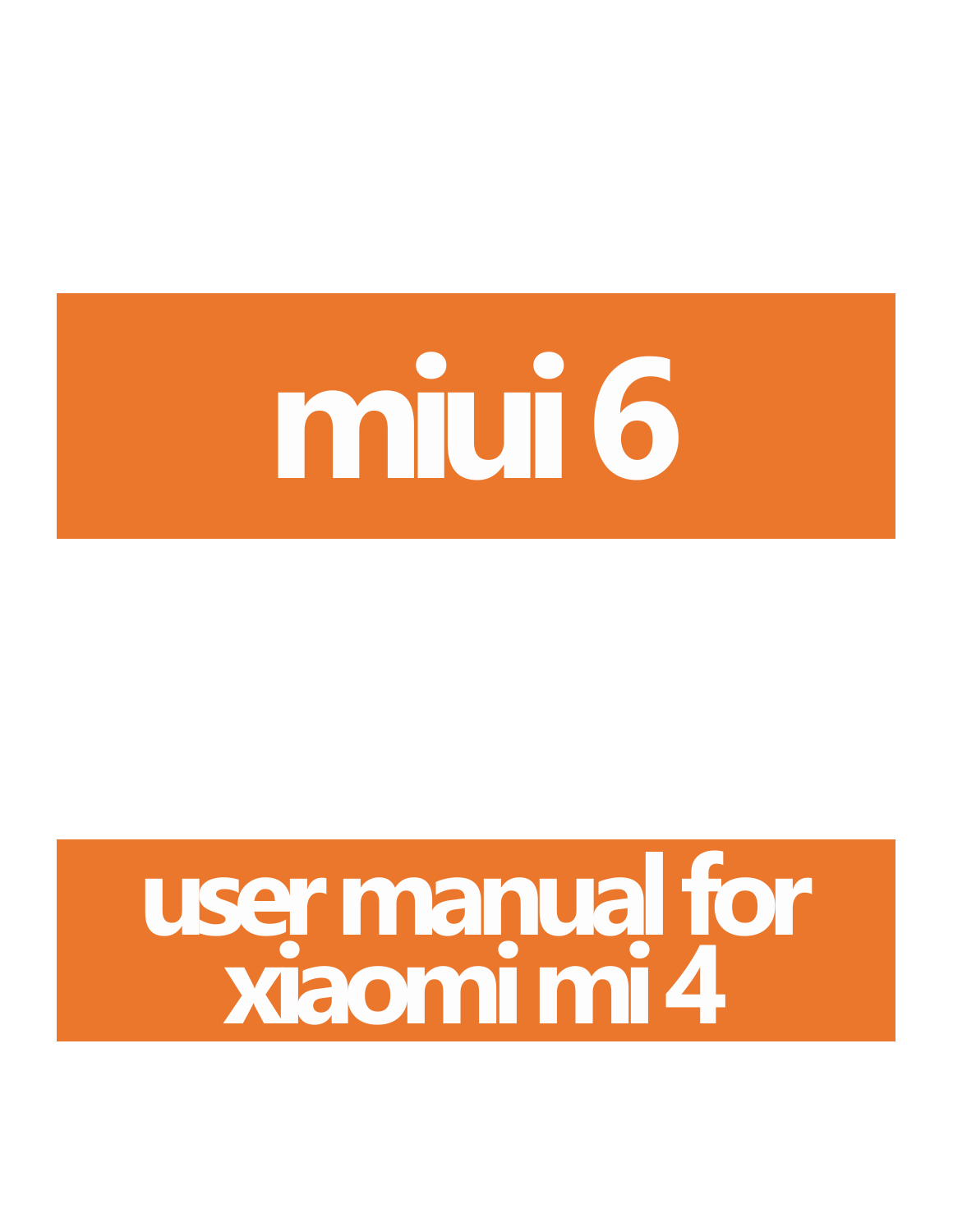# **turn navigation lights on/off**

By default, the navigation buttons (Menu, Home and Back) will be illuminated when you tap any one of them. However, if you're in an environment or a situation where this light isn't wanted, you can turn it off.

- On your device, find and launch the Settings app.
- Tap Additional settings > Buttons
- Slide the Button light switch to the left to turn it off.

- Alternatively, if you don't wish to turn the light completely off, you can tap Button light settings to adjust the light duration.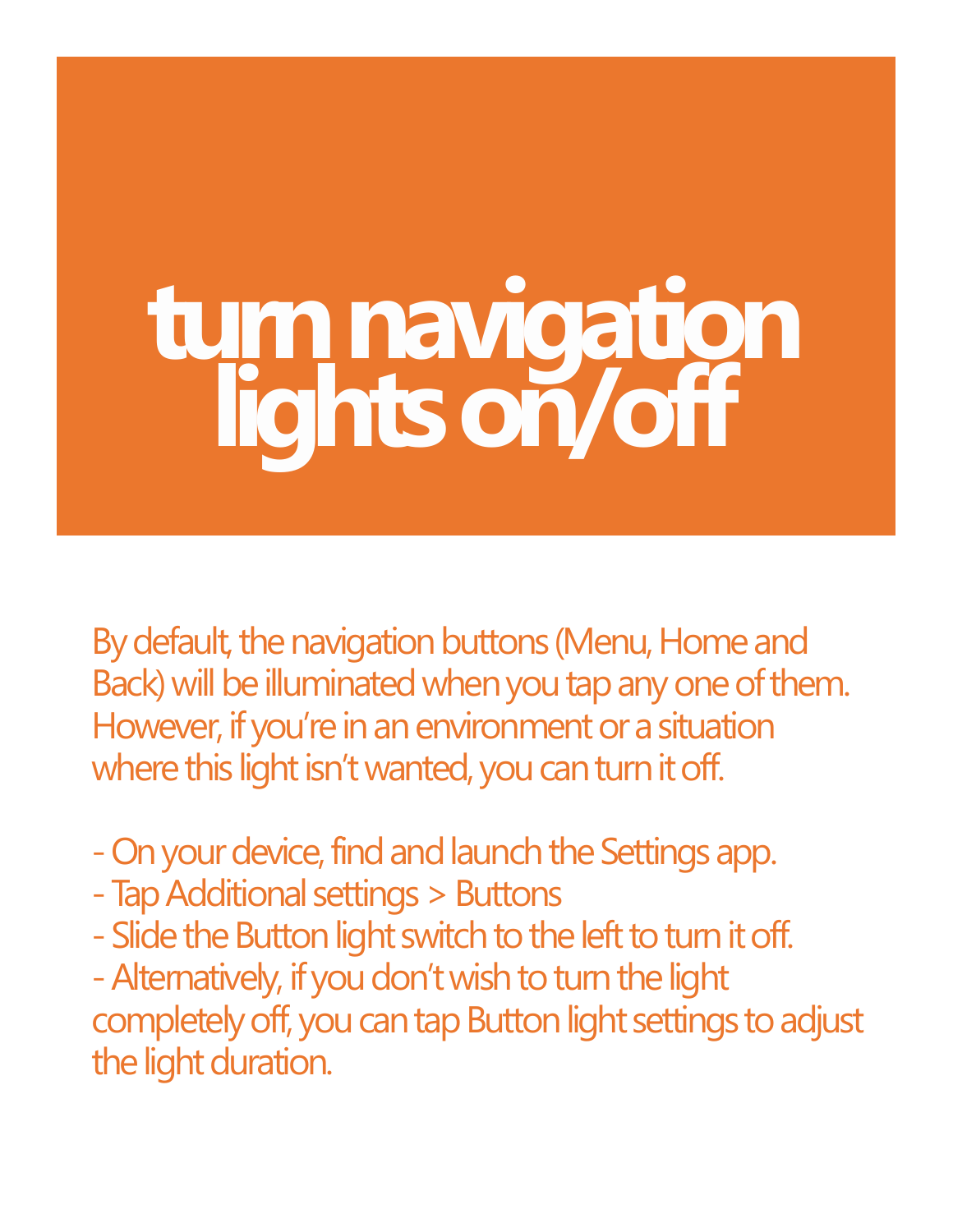# **use xiaomi phone with one hand**

The next time you find it frustrating to handle your device with one hand, you can quickly switch to one-handed mode.

i. To enable and customize one-handed operations

- From your Xiaomi phone's Settings, tap Additional settings > One-handed mode - Swipe the One-handed mode switch to the right, and then tap the screen size that you prefer.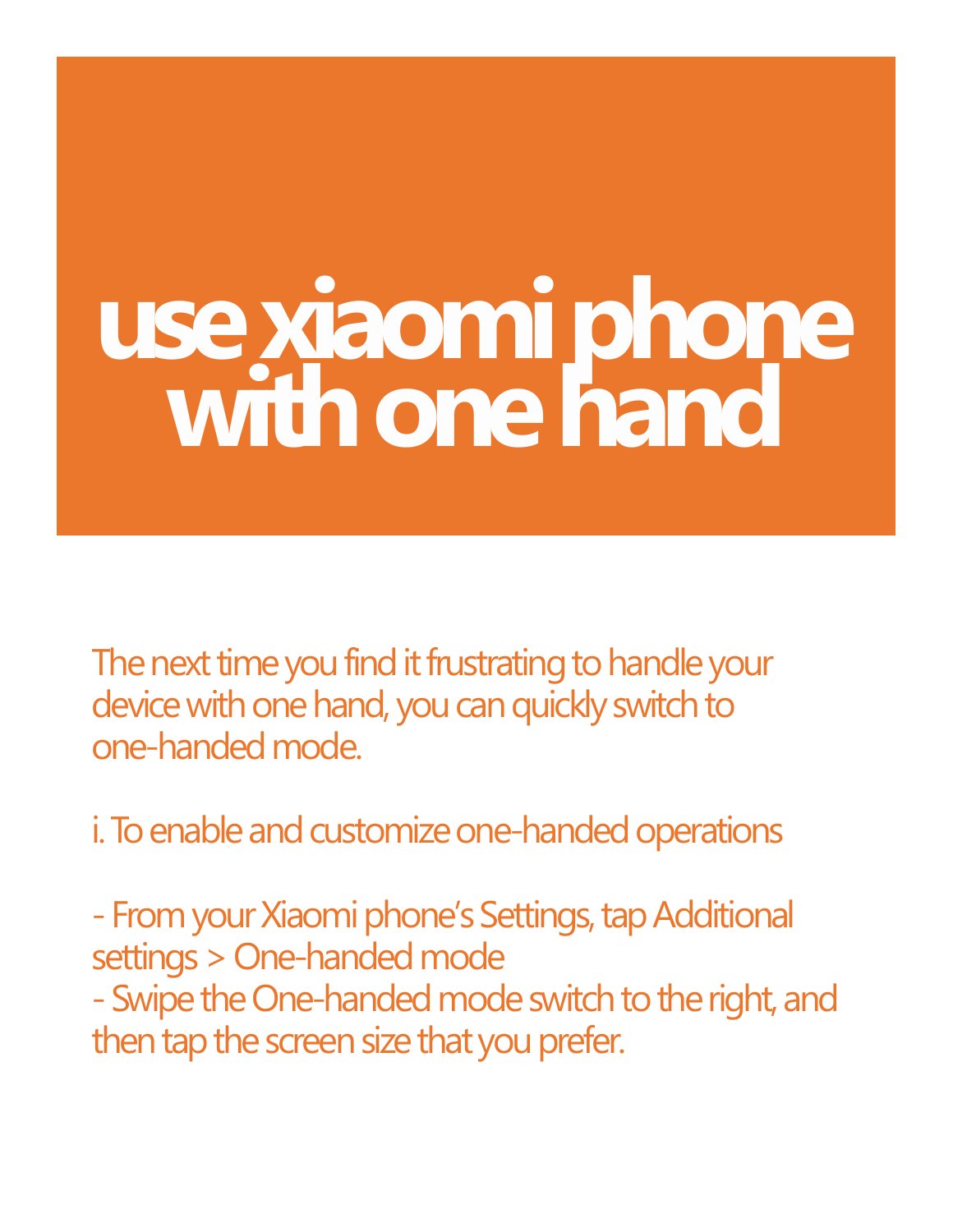# **answering calls auto/manual**

i. To answer a call manually

- To answer an incoming call, swipe miui6 answer call icon up.

ii. To answer a call automatically

- Open the Settings app.
- Tap Call Settings > Auto-answer.
- Slide the Auto-answer switch to the right.

- You can now tap Delay auto-answer to select the number of seconds to delay before picking up.

- You can also select a specific condition in which the phone will answer calls automatically.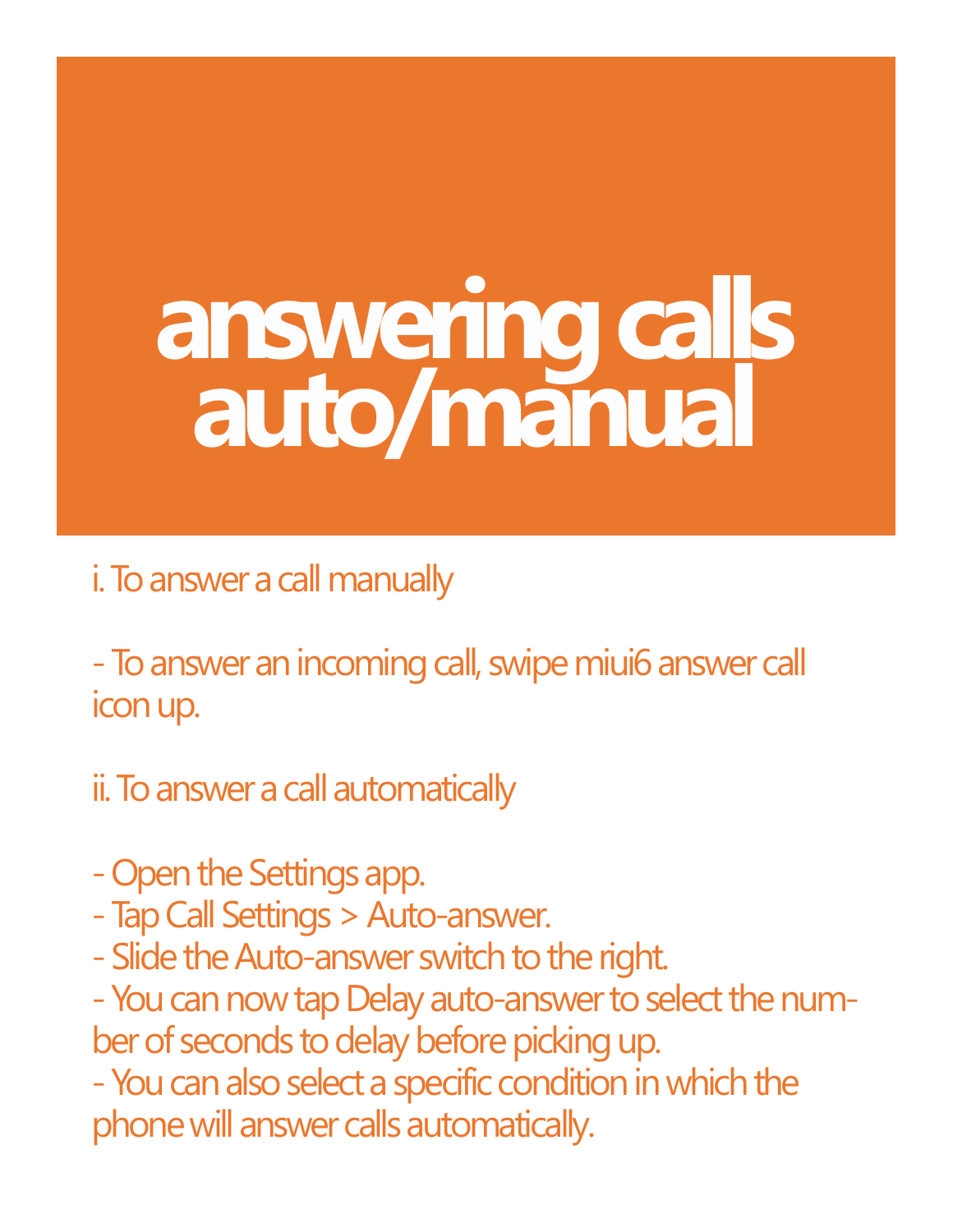**sending group message**

You can send a message to two or more people at a time. Here's how:

- In your Messaging app, tap New message to compose a new message.

- Enter several recipient numbers in the box that says To, or tap contact icon to choose the contacts and groups. - If you tap contact icon, you can select multiple contacts in the contact list or groups in the group list. - Tap the box that says Text message, and then enter your message.

- Tap > to send.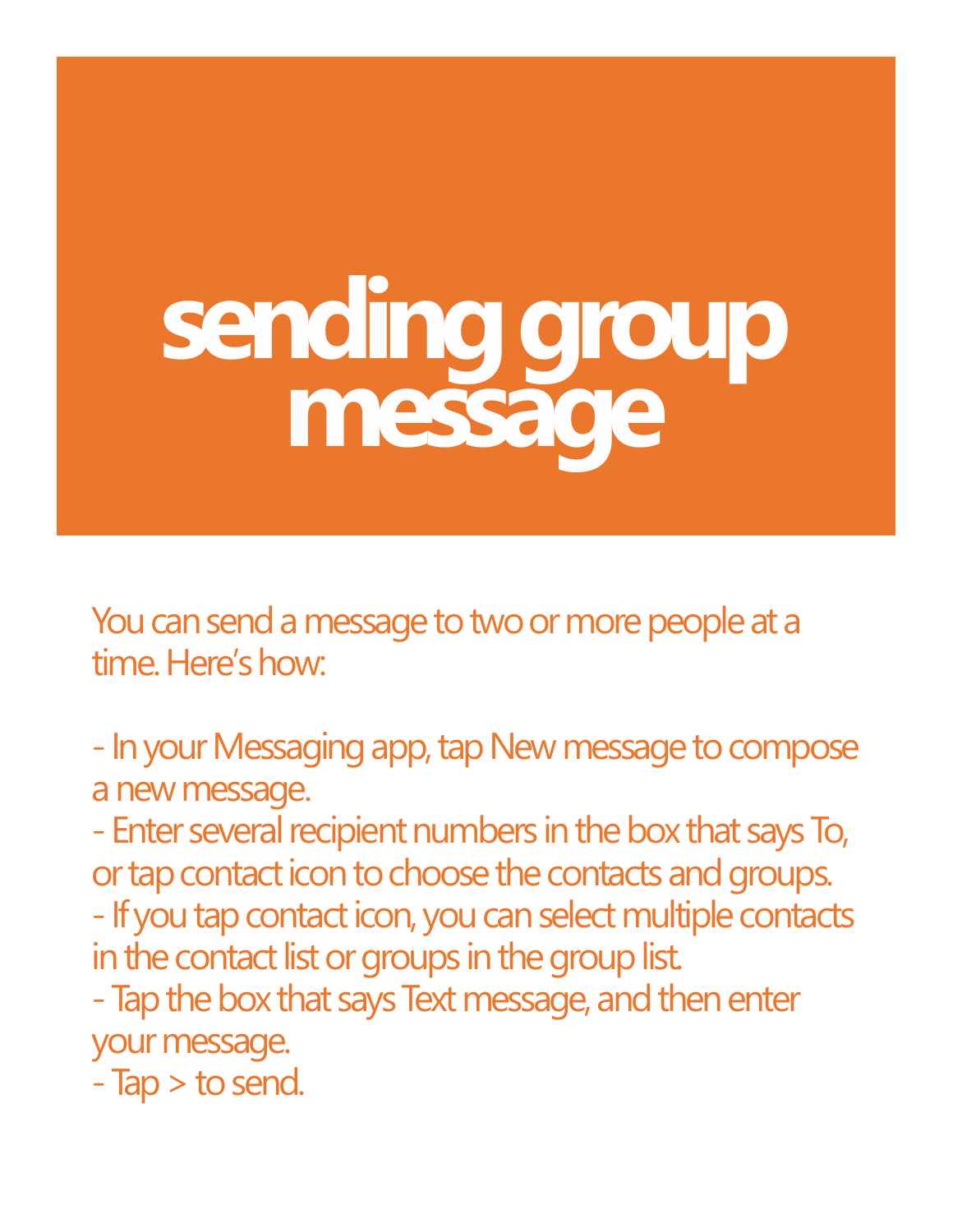**forwarding a message**

- Open the Messaging app.

- Tap the conversation containing the message you want to forward.

- Long tap the message you want to forward.

- Tap Forward.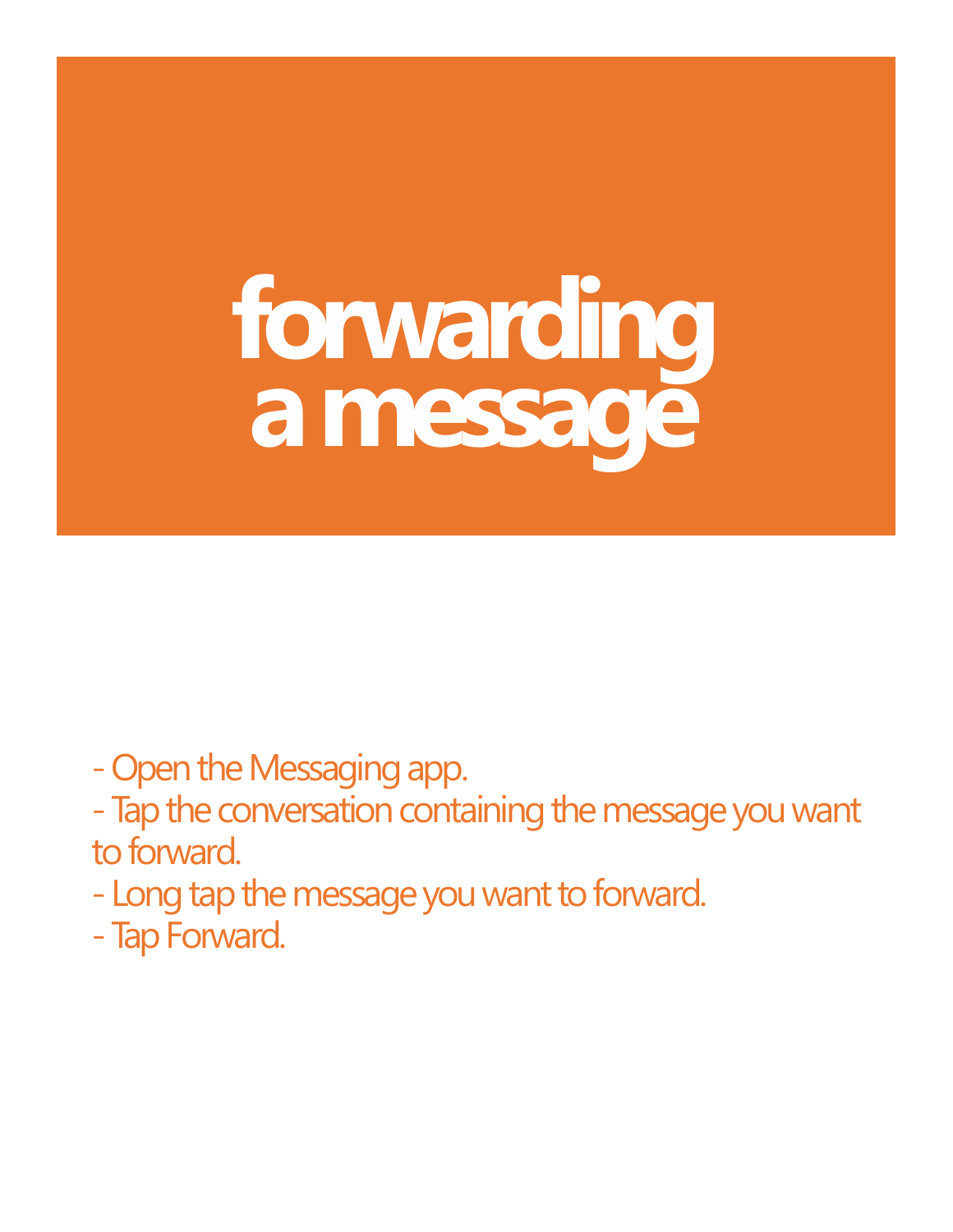# **deleting a message**

- Open the Messaging app.

- Tap the conversation containing the message you want to delete.

- Tap and hold the message you want to delete, and then tap Delete.

To delete entire conversation: - Open the Messaging app. - Long tap the conversation you want to delete, and then tap Delete.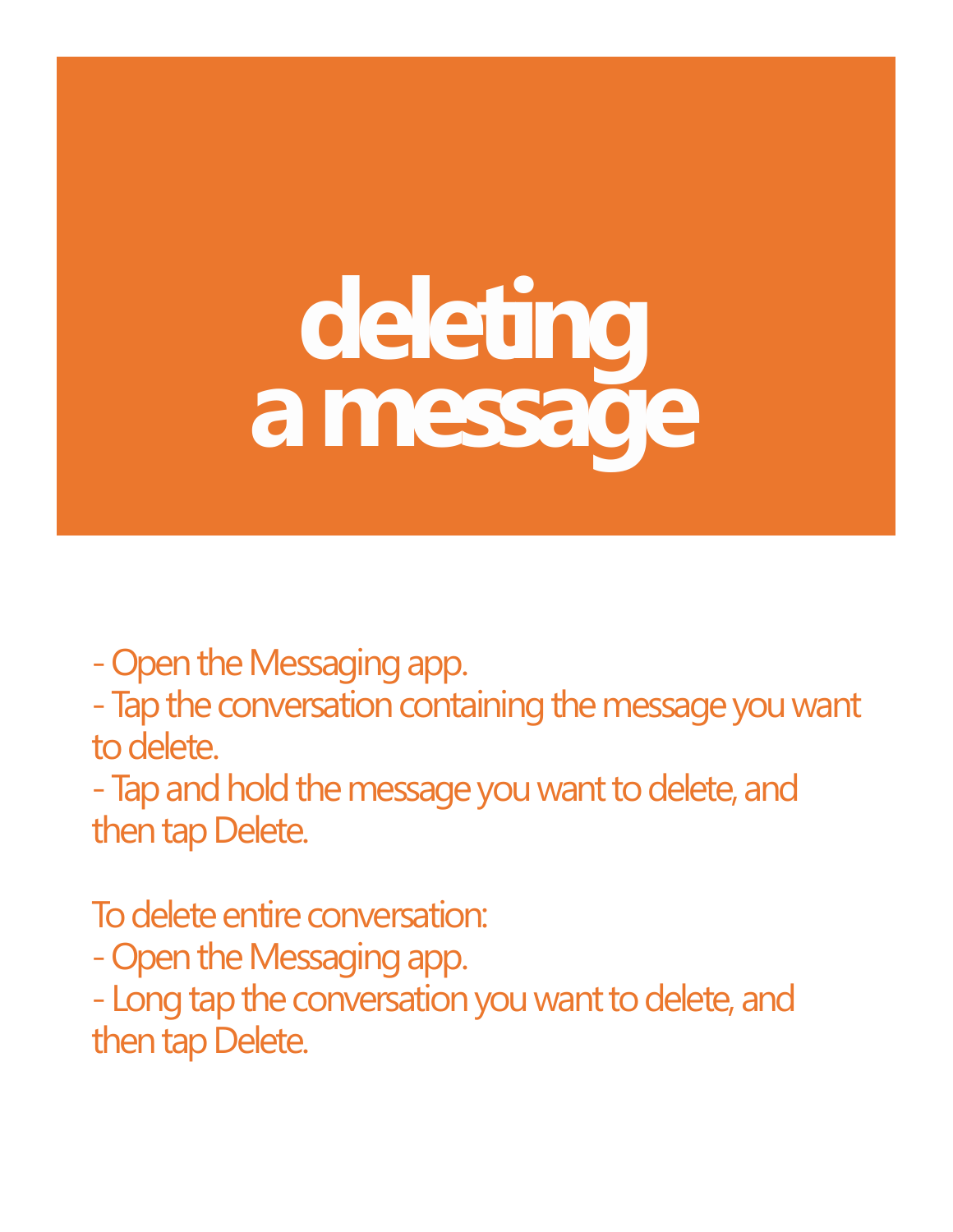## **taking a photo**

- Open the Camera app.

- Tap the image on the camera preview screen where the camera should focus. When the object is in focus, the focus frame turns green.

- Tap photo shutter button to take a photo or video shutter button to take a video.

Tip: To change the focus while taking a video, tap where you want to focus.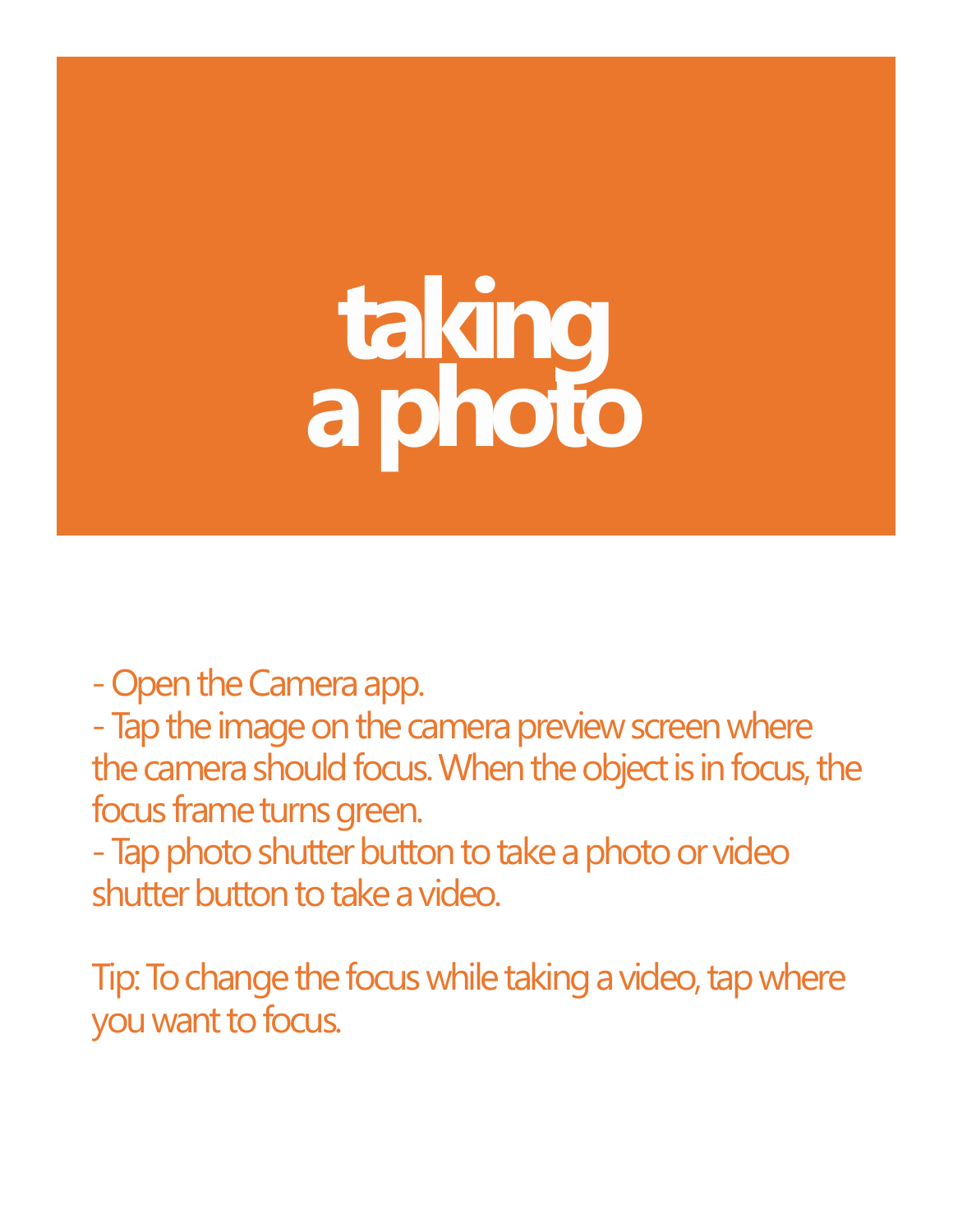#### **self-timer in camera**

In MIUI 6, the Camera app now has the 3-sec self-timer feature for the front camera. Here's how to use it:

- On your device, find and launch the Camera app.
- Tap miui6 switch camera to switch to the front camera.
- Slide right to see the Countdown option. Tap it to turn on the 3-sec timer.
- When you tap the capture button, the timer will starts to count down from 3 to 0. When the count down ends, the camera will take a photo.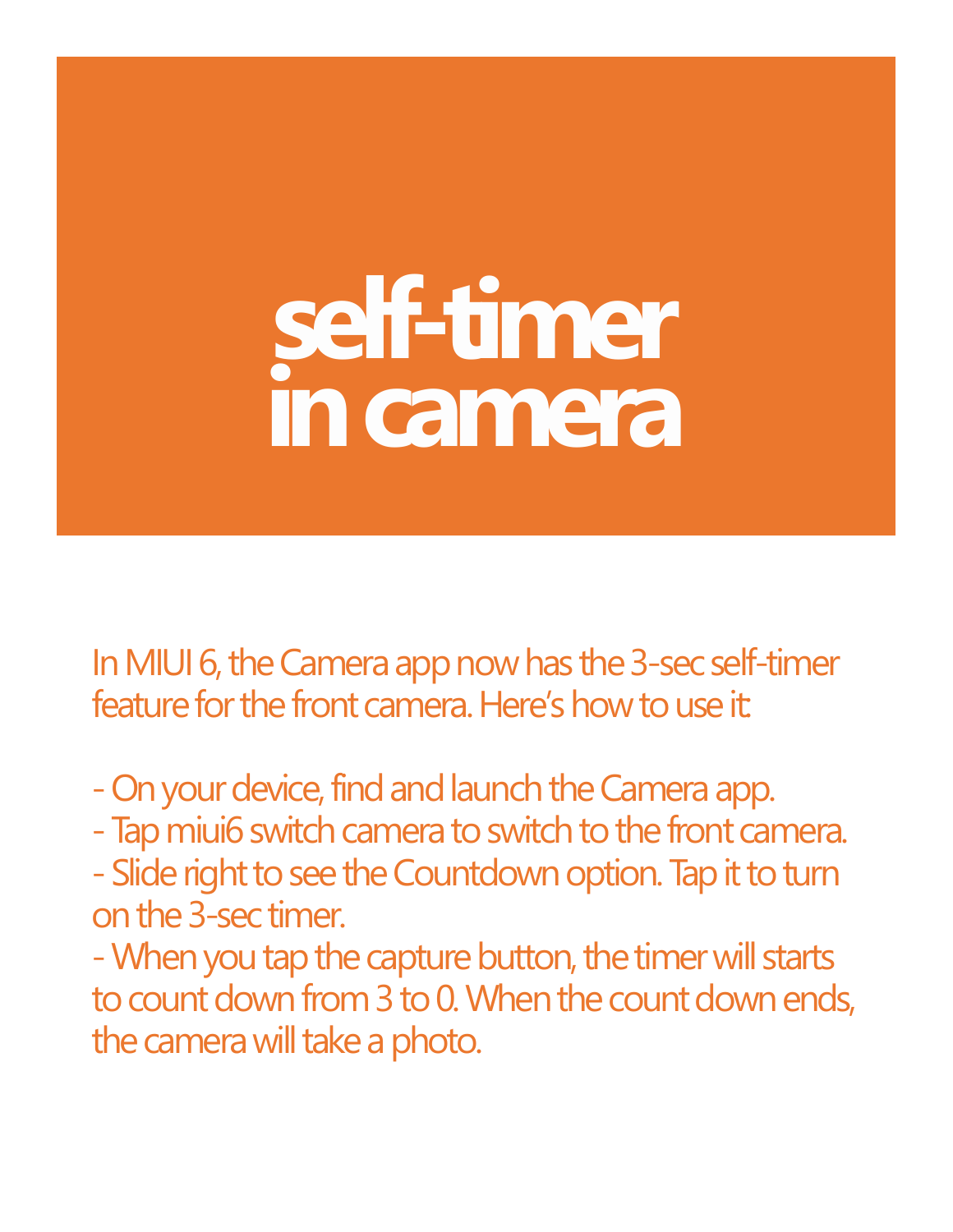#### **changing themes**

If you don't like the look of the icons, wallpaper, lock screen and other visual elements on your device, a new theme can give your device a whole new interface.

To change a theme on your device running MIUI 6

- On your device, find and launch the Themes app.
- Find and tap the theme you want.

- On the Themes details screen, tap Download and then follow by Apply.